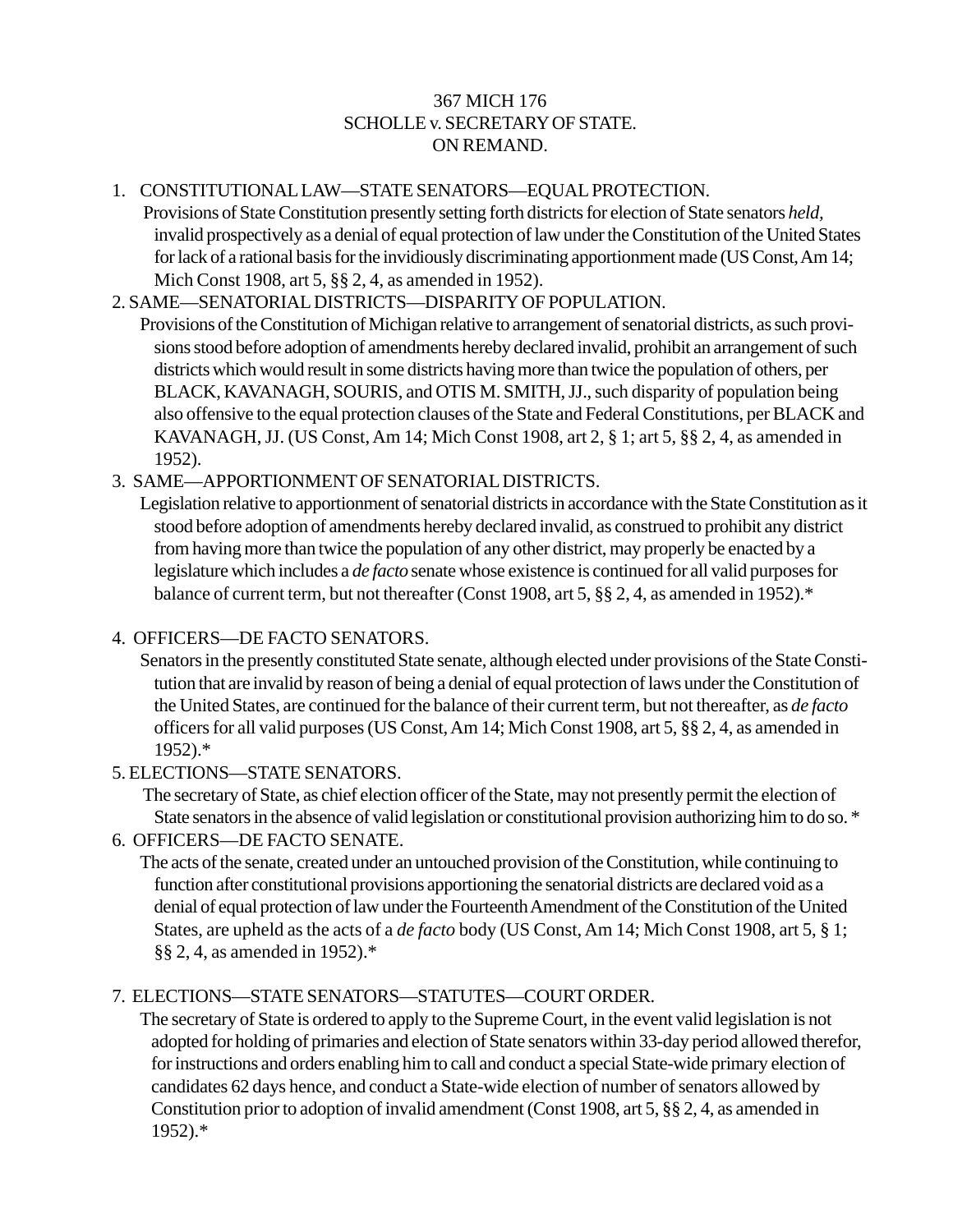#### 8. SAME—STATE SENATORS—JURISDICTION OF SUPREME COURT.

The Supreme Court retains jurisdiction of proceeding wherein election of State senators in conformity to provisions of State Constitution as they stood prior to adoption of invalid amendments thereto is accomplished and complete disposition of the matter is adequately provided (US Const, Am 14; Mich Const 1908, art 5, §§ 2, 4, as amended in 1952).

9. COSTS—PUBLIC QUESTION—ELECTION OF STATE SENATORS.

No costs are allowed in proceeding involving the election of State senators, a public question being involved (US Const, Am 14; Mich Const 1908, art 5, §§ 2, 4, as amended in 1952). Original petition for mandamus by August Scholle, in his own behalf as a citizen and elector in the twelfth Michigan senatorial district, and in a representative capacity as president of the Michigan State Council, AFL-CIO, against James M. Hare, Secretary of State, to command latter in the first instance, not to issue 1960 election notices or perform acts requisite to election of State senators under the present senatorial districting, praying that amendments to article 5, §§ 2 and 4, of the Constitution be declared invalid as violative of provisions of the Constitution of the United States, praying that said sections in respect to senate apportionment or districting be declared unamended, that the Court declare that no apportionment or districting act is extant, and further praying that the writ command defendant to declare and conduct senatorial elections on an at-large basis until an apportionment or districting act can be passed, and further praying that the Court retain jurisdiction pending reapportionment.

Frank D. Beadle, senator from the thirty-fourth district, and Albert K. Blashfield, a constituent of the thirty-third senatorial district, on their motion, joined as parties defendant. John W. Cummiskey, a constituent of the sixteenth senatorial district, John W. Fitzgerald, senator from the fifteenth district, and Paul C. Younger, senator from the fourteenth district, on their motion to be joined as parties defendant, permitted to intervene.

Prior judgment of Supreme Court of Michigan (360 Mich 1) dismissing petition vacated upon appeal to supreme court of the United States.

Submitted on remand July 2, 1962. (Docket No. 63, Calendar No. 48,580.) Writ of mandamus granted July 18, 1962. Amendments to Constitution 1908, art 5, §§ 2 and 4, declared violative of Fourteenth Amendment to Constitution of the United States and therefore invalid. Reference made to governor and legislature for reapportionment under previously existing constitutional provisions, the presently constituted senate being adjudged to be a continuing *de facto* body. Jurisdiction retained pending transition. Directions given as to conduct of elections for State senators.

On July 27, 1962, an order was issued by a justice of the supreme court of the United States to stay the senatorial redistricting order of the Supreme Court of Michigan pending the timely filing of a petition for writ of certiorari and a further stay pending the final disposal of the petition. Application for certiorari filed in the supreme court of the United States October 15, 1962.

*Rothe, Marston, Mazey, Sachs & O'Connell (Theodore Sachs,* of counsel), for plaintiff.

*Frank J. Kelley,* Attorney General, and *Eugene Krasicky,* Solicitor General, for defendant, concluding certain provisions violative of Federal Constitution and suggesting remedial measures.

*Edmund E. Shepherd,* for intervening defendants and intervenors.

*Amicus Curiae: Creighton R. Coleman, in propria persona.*

ON REMAND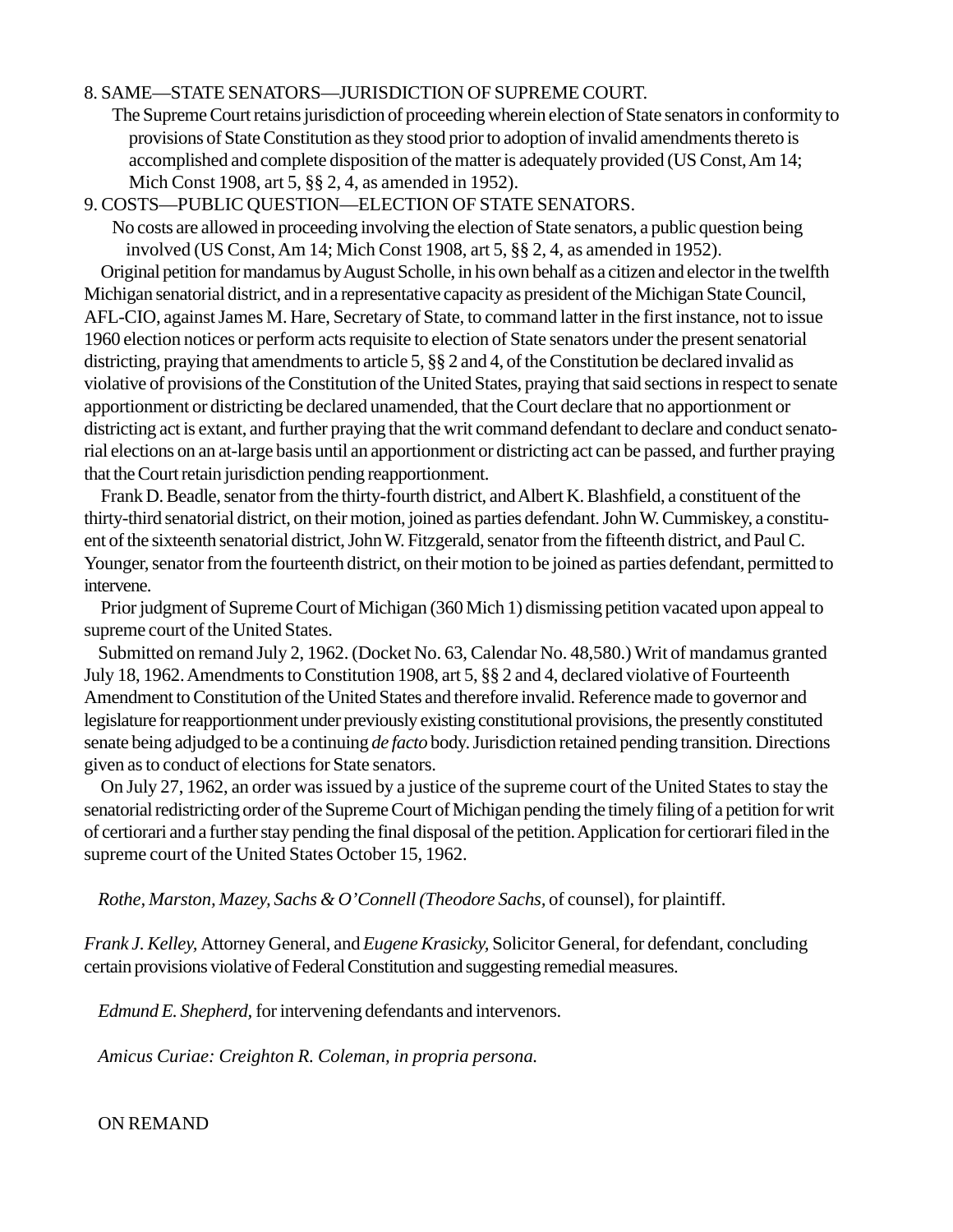KAVANAGH, J. As we approach determination of the merits, following vacation by the supreme court *(Scholle v. Secretary of State,* 369 US 429 [82 S Ct 910, 8 L ed 2d 1]), of the judgment entered here June 6, 1960 (360 Mich 1), each unmanageable member of the Court faces an arrogant and amply headlined threat of impeachment "if the senate districts are declared illegal."<sup>1</sup> This threat should neither hasten nor slow the judicial process.2 It does call into play Marshall's grim words (quoted in *O'Donoghue v. United States,* 289 US 516, 532 [53 S Ct 740, 77 L ed 1356]):

"The judicial department comes home in its effects to every man's fireside; it passes on his property, his reputation, his life, his all. Is it not, to the last degree important, that he (the judge) should be rendered perfectly and completely independent, with nothing to influence or control him but God and his conscience? \* \* \* I have always thought, from my earliest youth till now, that the greatest scourge an angry Heaven ever inflicted upon an ungrateful and a sinning people, was an ignorant, a corrupt, or a dependent judiciary."

Only an ignorant, a corrupt, or a dependent judge would cringe and pause before any such formidable threat. We choose instead to consider and execute the duty which has been cast here by the supremacy clause and the oath *all* judicial officers of Michigan have taken.

If the laws of Michigan, brought now to question again, do offend the right of thousands upon thousands of Michigan citizens to federally guaranteed equal protection, and the writer did so find more than 2 years ago, then this Court, loyal to its oath, should say so now; now that jurisdiction to say so has been specifically confirmed by the United States supreme court. Failing in such regard, another biennially extended election of members of the upper house will have come and gone under patently unconstitutional law; law so invidiously discriminatory that but feeble effort is and can be made to sustain it as against the current surge of national authority which, almost daily, arrives from a steadily increasing number of the States. Indeed, the position of these intervening defendants seems only to be that a little equality goes a long way and that too much equality goes too far.

The Supreme Court of Michigan did not ask for submission of this issue and its now unavoidable determination. Some of the veterans of the legislature, along with their predecessors, failed regularly to execute the constitutional oath each had taken to redistrict and reapportion under original section 4 of the fifth article of the Michigan Constitution (1908). They and they alone are responsible for justiciable presentation and consideration of the issue before this Court. Had they faithfully and decennially executed said section 4 the powers of this Court, and those of the United States supreme court, never could have been invoked; nor would those powers now be called to action. So much for any suggestion that the courts of this country are invading without warrant the processes and powers of a separate branch of government. What the courts do is no invasion; it is no more and no less than performance of their duty to guard vigilantly government by constitutional law.

Is it not true that this Court of last resort of a State, when it is called upon to determine the merits of a duly presented and manifestly decisive Federal question, sits for the required time as an inferior court of the United States? And is it not true that, for solution of the presented question, we are obliged to hold that the Constitution of the United States is controlling where, as found here, one of its provisions stands in conflict with provisions of a State Constitution? For answer see *Testa v. Katt,* 330 US 386, 390, 391 (67 S Ct 810, 91 L ed 967, 172 ALR 225), wherein *Claflin v. Houseman*, 93 US 130 (23 L ed 833),<sup>3</sup> was unanimously characterized as follows:

"The opinion of a unanimous court in that case was strongly buttressed by historic references and persuasive reasoning. It repudiated the assumption that Federal laws can be considered by the States as though they were laws emanating from a foreign sovereign. Its teaching is that the Constitution and the laws passed pursuant to it are the supreme laws of the land, binding alike upon States, courts, and the people, `any thing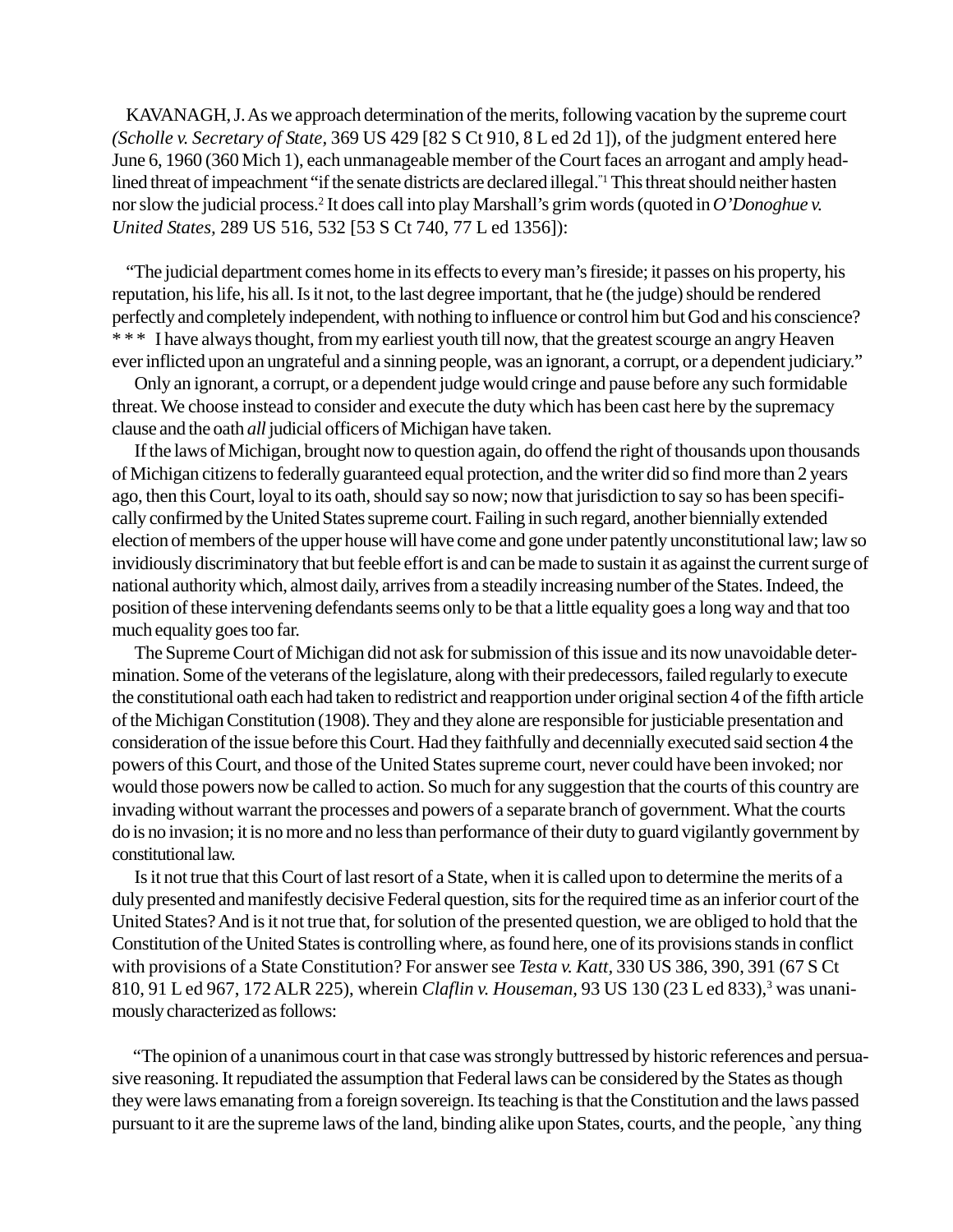in the Constitution or laws of any State to the contrary notwithstanding.' It asserted that the obligation of States to enforce these Federal laws is not lessened by reason of the form in which they are cast or the remedy which they provide."

Lest someone might suggest that we are not speaking in this context of State constitutional provisions and State statutes alike, we would refer them to the rule of *Standard Computing Scale Co. v. Farrell,* 249 US 571, 577 (39 S Ct 380, 63 L ed 780):

"For the protection of the Federal Constitution applies, whatever the form in which the legislative power of the State is exerted; that is, whether it be by a constitution, an act of the legislature, or an act of any subordinate instrumentality of the State exercising delegated legislative authority, like an ordinance of a municipality or an order of a commission. *Great Northern R. Co. v. Minnesota,* 238 US 340 (35 S Ct 753, 59 L ed 1337) ; *Home Telephone & Telegraph Co. v. Los Angeles,* 227 US 278, 286–288 (33 S Ct 312, 57 L ed 510) ; *State of Washington, ex rel. Oregon Railroad & Navigation Co., v. Fairchild.* 224 US 510 (32 S Ct 535, 56 L ed 863) ; *Grand Trunk Western R. Co. v. Railroad Commission of Indiana,* 221 US 400, 403 (31 S Ct 537, 55 L ed 786)."

The decision of the supreme court, reversing our majority decision and remanding the case for further consideration in the light of *Baker v. Carr,* 369 US 186 (82 S Ct 691, 7 L ed 2d 663), was handed down April 23, 1962. Accordingly, and at the beginning of the present term, the following order for resubmission was entered (June 5, 1962):

"In this cause a motion is filed by plaintiff for summary judgment or in the alternative to advance the cause for prompt hearing, and answers thereto having been filed by defendant and by intervening defendants, and due consideration thereof having been had by the Court, it is now ordered that the case be and the same hereby is ordered submitted for rehearing on July 2, 1962 at 10 o'clock in the forenoon of that date, such rehearing to be on present appendices and briefs as filed with our clerk augmented by the United States supreme court's opinion of April 23, 1962 in this cause,<sup>4</sup> and by such additional briefs as counsel may be advised to file on or before the oral arguments scheduled above."

In pursuance of such order the case was fully resubmitted. No further proof or pleading was offered. Neither was request made for submission of further proofs. Thus the case is before us on a record made more than 2 years ago; a record each then member<sup>5</sup> of the Court must have studied with painstaking care prior to consideration and review of the exhaustive opinions which appear between pages 1 through 125 of the 360th Michigan Report. It is false, then, to say that meager time has been allotted for proper consideration of the merits of this all important case. Doubtless no case submitted to this Court in modern times is known so well to the members who would protest that our determination of the merits should be delayed the more that they may study it the more; pointedly until that determination comes too late for legislative reapportionment of the senate and senatorial elections this year; likewise too late for direly pertinent advices the presently assembled constitutional convention should receive and heed before it, as imminently provided, passes for all time into the pages of history. By Magna Carta's fortieth grant, "To none will we sell, to none will we deny, or delay, right or justice."

Now that 2 years have intervened since the decision of this Court in the case of *Scholle v. Secretary of State,* 360 Mich 1, we ask ourselves: Are there any intervening facts, judicially noticeable or otherwise, that would change the former finding that the present senatorial districts of Michigan lack a rational, reasonable, uniform, or even ascertainable nondiscriminatory legislative purpose?

None has been suggested, and we find none. A comparison of the population growth using the 1950 and 1960 Federal censuses indicates that the disparities are growing with the population increase at an average of approximately 150,000 persons per year.

The absence of any semblance of design or plan in the present senatorial districts was recently acknowledged by D. Hale Brake, a Michigan lawyer and former State treasurer from 1943 through 1954, now a constitutional convention delegate, in an article entitled, "The Old and the New Constitutions—a Compari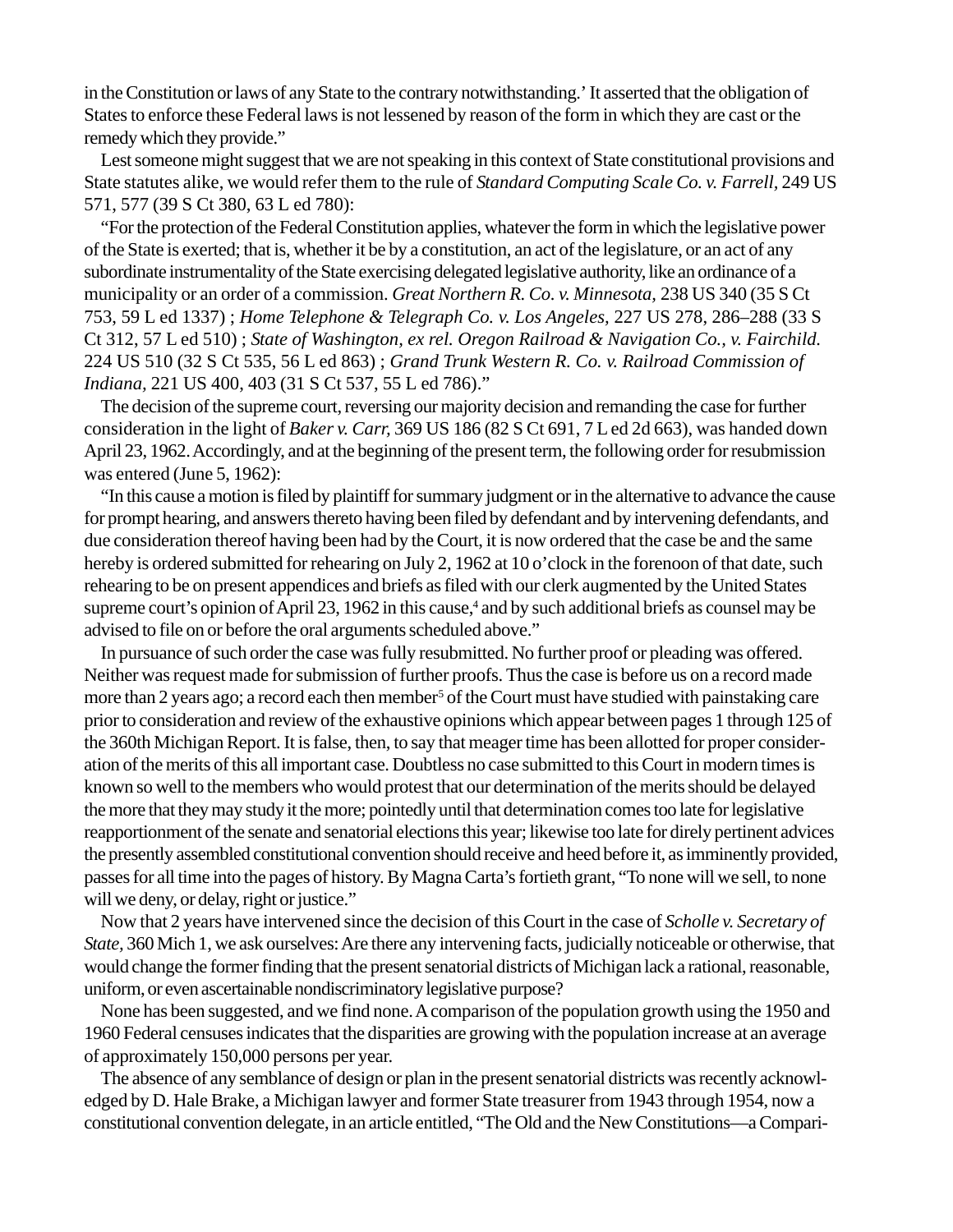son and Appraisal" dated May 16, 1962, signed by Mr. Brake, Director, Education Division, Michigan Association of Supervisors, 319 V. Lenawee, Lansing 33, Michigan, and sent to the members of the association. Mr. Brake concluded with appropriate accuracy:

"Our present senate, of course, does not follow any plan. It is simply an arbitrary freezing in of various districts."

 Having duly considered the additional briefs submitted, the oral arguments made by the parties and for the reasons set forth in detail in my opinion recorded in *Scholle v. Secretary of State,* 360 Mich 1, we hold plaintiff has been and is being deprived of the equal protection of the laws within the meaning of the Fourteenth Amendment to the United States Constitution, by the provisions of article 5 of the Michigan Constitution of 1908, as amended in 1952, by which plaintiff's vote for the office of State senator is invidiously unequal to the votes cast for State senator by other citizens of the State, the classification of citizens in the senatorial districts being arbitrary, discriminatory, and without reasonable or just relation or relevance to the electoral process. Sections 2 and 4 of article 5 of the Michigan Constitution of 1908, as amended in 1952, are therefore declared a violation of the Fourteenth Amendment of the United States Constitution and are void.

We turn then to a consideration of the provisions of article 5, sections 2 and 4 of the 1908 Constitution without the 1952 amendment,<sup>6</sup> to test the present senate apportionment in the light of adjudicated cases of the Michigan Supreme Court and the application thereto of the Fourteenth Amendment. We find our Court in *Giddings v. Secretary of State,* 93 Mich 1 (16 LRA 402), considering a similar action by citizens to declare statutory rearranging of the senate districts unconstitutional and void, where Justice GRANT, speaking for the Court, said  $(p 7)$ :

"It was never contemplated that 1 elector should possess 2 or 3 times more influence, in the person of a representative or senator, than another elector in another district. Each, insofar as it is practicable, is, under the Constitution, possessed of equal power and influence. Equality in such matters lies at the basis of our free government. It is guaranteed, not only by the Constitution, but by the ordinance of 1787, organizing the territory out of which the State of Michigan was carved."

Justice GRANT went on to say (p 8) :

"It (the Constitution) requires the exercise on the part of the legislature of an honest and fair discretion in apportioning the districts so as to preserve, as nearly as may be, the equality of representation."

Justice MCGRATH in a concurring opinion in *Giddings* said (p 13) :

"The purpose of the constitutional enactment is to secure as nearly as possible equality of representation. Any apportionment which defeats that purpose is vicious, contrary not only to the letter of the Constitution, but to the spirit of our institutions, and subversive of popular government. Power secured or perpetuated by unconstitutional methods is power usurped, and usurpation of power is a menace to free institutions."

The Court stated its conclusions as follows (p 9):

"1. The petition is properly brought into this Court by the relator.

"2.The Court has jurisdiction in the matter.

"3. The apportionment acts of 1891 [No 175] and 1885 [No 183] are unconstitutional and void.

"4. The writ of mandamus must issue, restraining the respondent from issuing the notice of election under the act of 1891, and directing him to issue the notice under the apportionment act of 1881, unless the executive of the State shall call a special session of the legislature to make a new apportionment before the time expires for giving such notice."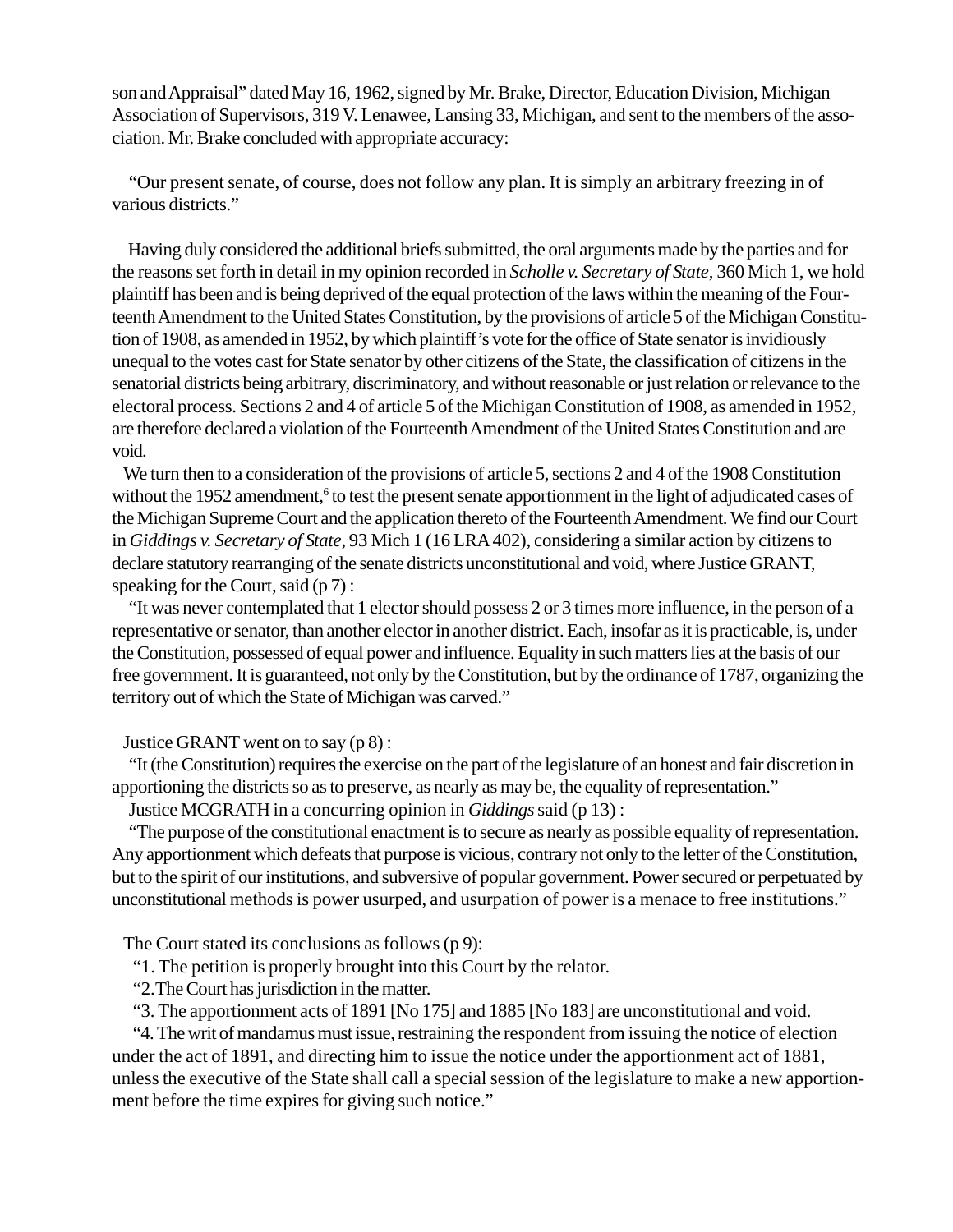Fourteen years later, in the June term of 1906, this Court again had before it similar reapportionment acts according to which certain senatorial districts had more than double the population of others. The Court again ruled in accordance with *Giddings,* that such a disparity between districts made the acts unconstitutional. See *Williams v. Secretary of State,* 145 Mich 447.

It is to be noted that Justices Douglas, Black, and Murphy, dissenting in *MacDougall v. Green,* 335 US 281, 288 (69 S Ct 1, 93 L ed 3), stated:

"None would deny that a State law giving some citizens twice the vote of other citizens in either the primary or general election would lack that equality which the Fourteenth Amendment guarantees."

We would conclude, then, under the rule of *Williams* and *Giddings* as applied by our own Court, that any law of our State giving some citizens more than twice the votes of other citizens<sup>7</sup> in either the primary or general election would lack constitutional equality so as to void that law. Here, then, written in *Williams* and 48 years later by dissenting justices in the *MacDougall Case,* is amaximal standard by which the legislature and the constitutional convention may receive fair guidance. When a legislative apportionment provides districts having more than double the population of others, the constitutional range of discretion is violated. This is not to say that less than such 2 to 1 ratio is constitutionally good. It is to say only that peril ends and disaster occurs when that line is crossed.

We regard Michigan as fortunate for, unlike other States, we have in the *Williams* and *Giddings Cases* judicial interpretation in applying the identical constitutional phrases to which the legislative destiny of Michigan is now returned. We hope the legislature will act promptly to fill the void, and that its prompt action will eliminate need for a State-wide at-large primary and general election of State senators.

The *Williams Case,* the doctrine of which we now affirm, marks the outermost boundary of that constitutional discretion which, in 1908, the people awarded to the legislature in the name of local as well as national equal protection. Equal protection, in the context of this case, does not mean arithmetical equality. Section 2's restriction against division of a county and the stated exception to such restriction, alone would prevent such arithmetical equality. It does mean that equality which fairly approximates, by the standards of reasonable minds exercising fair discretion, that which should have been done decennially between 1908 and 1952 and must now be done to ensure that reasonably uniform right of governmental representation which came to life by impact of the Declaration of Independence. It means, too, that when any apportionment plan provides some elective districts having more than double the population of others, that plan cannot be sustained. And so we hold in final summation that the Fourteenth Amendment and our own corresponding pledge of the protection of equal laws (art  $2, § 1)<sup>8</sup>$  do require that the senatorial districts of Michigan be so arranged as to be consistent with the foregoing maximum 2-to-1 ratio.

That is enough for decision of the present case. We may add, however, that other programs creating elective districts, whether on an area versus population basis, or gerrymandered as to shape or want of contiguity, or planned for purposes of invidious discrimination or iniquitous advantage, may some day be presented to this Court for test against the national and State equality clauses, but we do not pass on them at the present time. There could be no question, however, that they would have to meet the foregoing test set forth in the *Williams* and *Giddings Cases* and in *MacDougall v. Green, supra.* Perhaps they would be required to do more, but certainly not less.

Due consideration having been given to the foregoing conclusions and findings, and the Court being fully advised, it is now and here adjudged and ordered as follows:

(1) That present sections 2 and 4 of article 5 of the Constitution of Michigan (1908), referring specifically to those sections as ratified at the general election held November 4, 1952, do as charged by plaintiff offend and therefore do fall before the equality clause of the Fourteenth Amendment of the Constitution of the United States. Said sections 2 and 4 are consequently adjudged invalid, prospectively from and after the date hereof.

(2) That no legislation exists in Michigan, effected either by statute or constitutional provision, under or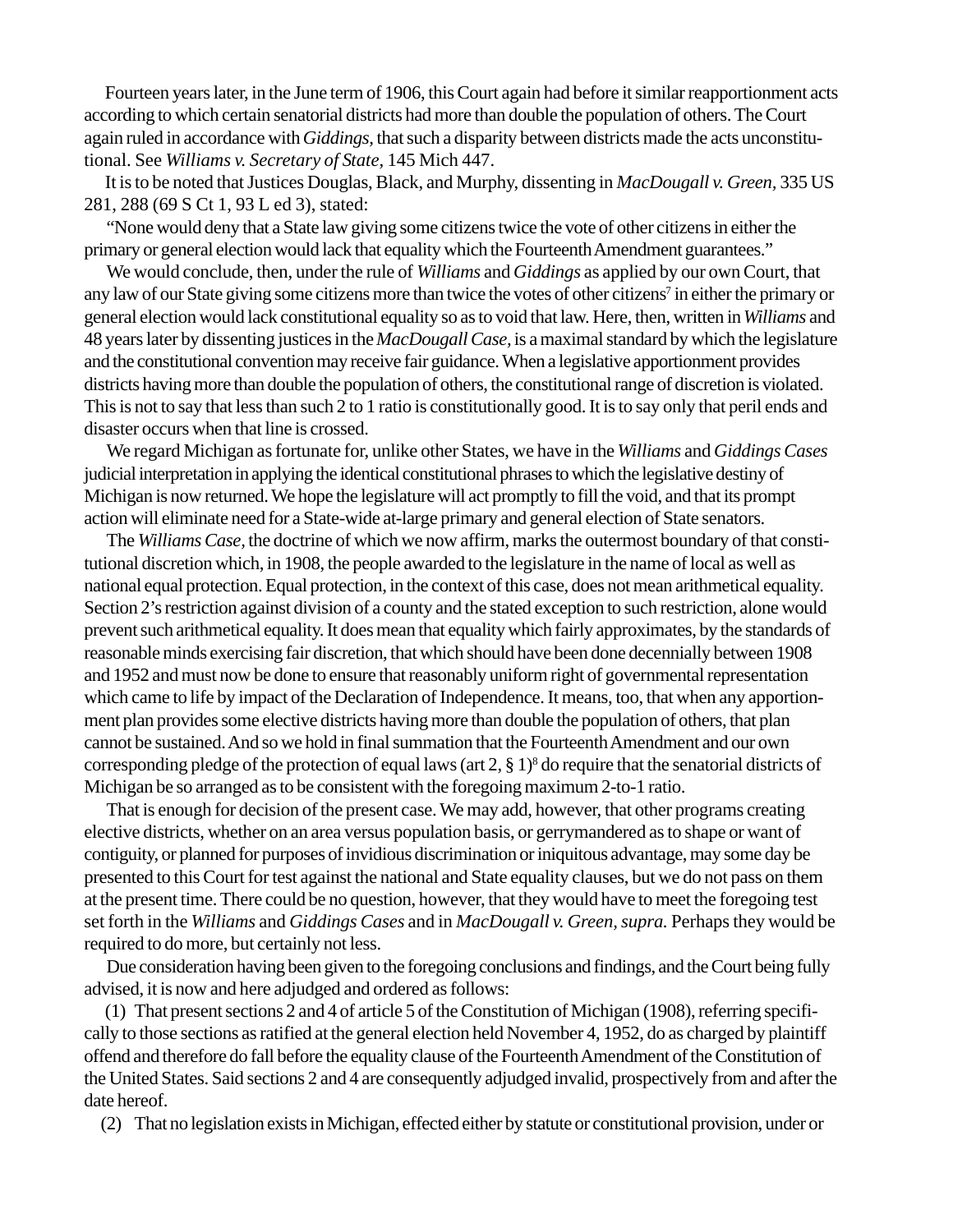by which candidates for the office of State senator may validly be elected for the biennial term commencing January 1, 1963.

(3) That the primary election of candidates for the office of State senator, scheduled now in the hitherto constituted 34 senatorial districts of Michigan, for conduct on August 7, 1962, be and the same is restrained and enjoined by force of this Court's writ of mandamus, which writ shall issue forthwith to the defendant secretary of State. The defendant secretary, as chief election officer of the State and supervisor of all local election officers in the performance of their duties,<sup>9</sup> will by timely regulation and instruction do and perform such acts as will ensure State-wide observance of the restraint directed by said writ.

(4) For the purpose of ensuring validity of all legislation which, being otherwise valid, may have been enacted into statute by the legislature prior to the date of this judgment; and for the further purpose of ensuring validity of legislation and joint resolutions (for submission of any proposed constitutional amendment) as may hereafter be enacted into statute or adopted by the legislature during the remainder of the year 1962; and for the further purpose of providing means for the enactment of valid new legislation during the present legislative session, comporting with original sections 2 and 4 of said article 5, and for the further purpose of providing means by which this judgment may receive prompt performance and clue execution, it is adjudged that the presently constituted senate shall, from this date and until December 31, 1962, but not thereafter, function as a *de facto* body and that the members of the senate elected as such for the current term shall, from this date and until December 31, 1962, but not thereafter, function as *de facto* officers for all valid purposes. Reference is pertinently made to the general rule that where the law creating a public office is declared void the acts of an officer continuing to function thereunder will, until he is legally succeeded, be upheld as the acts of a *de facto* officer. See *People v. Buckley,* 302 Mich 12; *People v. Russell,* 347 Mich 193; *Greyhound Corp. v. Public Service Commission,* 360 Mich 578.10

(5) That the governor and legislature be advised, respectfully by the judicial department, that legislation is urgently required under and in pursuance of original sections 2 and 4 of said article 5, by which 32 senatorial districts of Michigan are arranged according to the number of inhabitants of the State as shown by the most recent United States census of Michigan, and under and in pursuance of which candidates for the office of senator in each of such newly arranged districts may be nominated and elected for the coming biennial term.

(6) In event valid legislation, recommended aforesaid, is not enacted with necessary immediate effect on or before August 20, 1962, the defendant secretary will apply forthwith to this Court for such instructions and orders as will enable him to call and conduct a special State-wide primary election of candidates for the office of State senator on September 11, 1962, and as will enable him to call and conduct a State-wide election on November 6, 1962, of the necessary number of State senators, 32 in all, for such coming biennial term.

(7) That jurisdiction of this cause be and is retained indefinitely, pending further order or orders, until the transition from invalid sections 2 and 4 of said article 5, to original sections 2 and 4 of said article 5, is fully accomplished and complete disposition of the involved subject matter is adequately provided.

If necessary, additional appropriate writs will issue by the presently seated Court for due enforcement of the foregoing judgment.

No costs, a public question being involved.

BLACK, J., concurred with KAVANAGH, J. SOURIS, J., concurred with KAVANAGH, J. OTIS M. SMITH, J., concurred with SOURIS, J. CARR, C. J., and DETHMERS and KELLY, JJ., dissenting. ADAMS, J., did not sit.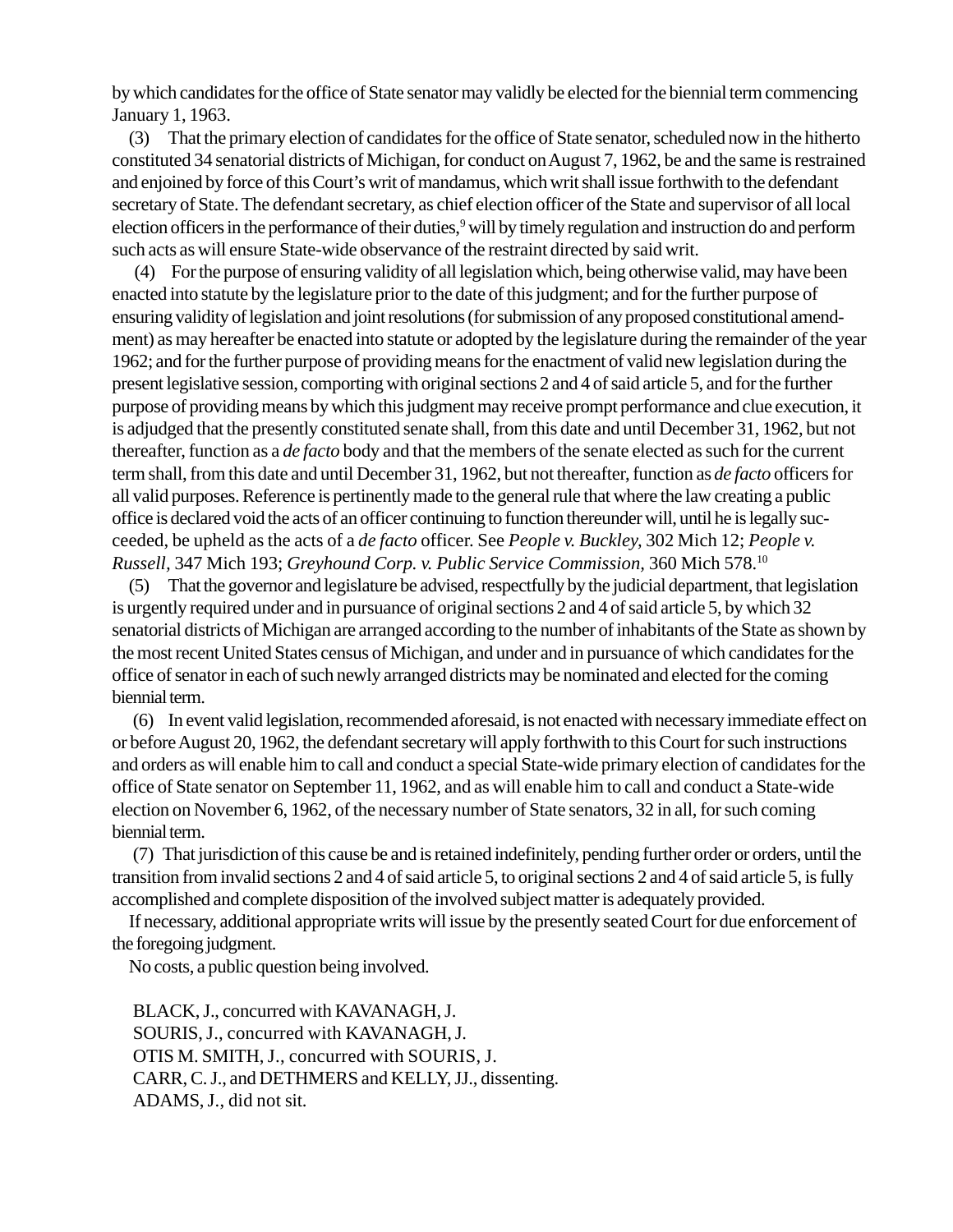#### REFERENCES TO HEADNOTES

- [1, 2] 18 Am Jur, Elections § 16 *et seq.*
- [3, 4, 6] 43 Am Jur, Public Officers § 470 *et seq.*
- 49 Am Jur, State Territories and Dependencies § 34.
- 18 Am Jur, Elections § 16 et *seq.*
- [5] 49 Am Jur, State, Territories and Dependencies §§ 34, 54.
- [7, 8] 18 Am Jur, Elections §§ 99-101.
- [9] 14 Am Jur, Costs § 91.

18 Am Jur, Elections § 321.

#### ENDNOTES

\* See final paragraph of page 179 as to stay granted by a justice of the supreme court of the United States.—REPORTER.

- <sup>1</sup> Detroit Free Press, metropolitan edition, Friday, June 29, 1962, front page article, under headline "Threaten to Impeach Top Court."
- <sup>2</sup> Today's effort to intimidate the Court finds its historic counterpart when, in Marshall's time, a "seethingly hostile" congress "closed down the supreme court for a year." That challenge of judicial independence, and the way it was handled ultimately by the Marshall court, is chronicled in Rodell's "Nine Men," pp 85—90 (Random House, New York 1955).
- 3 This passage, taken from the *Claflin Case,* exposes the rule fully (p 137):
- "The fact that a State court derives its existence and functions from the State laws is no reason why it should not afford relief; because it is subject also to the laws of the United States, and is just as much bound to recognize these as operative within the State as it is to recognize the State laws. The 2 together form 1 system of jurisprudence, which constitutes the law of the land for the State; and the courts of the 2 jurisdictions are not foreign to each other, nor to be treated by each other as such, but as courts of the same country, having jurisdiction partly different and partly concurrent."
- <sup>4</sup> *Scholle v. Secretary of State,* 369 US 429 (82 S Ct 910, 8 L ed 2d 1).—REPORTER.
- <sup>5</sup> Justice OTIS M. SMITH is the only presently participating Justice not then a member of the Court.
- <sup>6</sup> Sections 2 and 4 of article 5 of the Michigan Constitution (1908) without the 1952 amendment read as follows:
- "Sec. 2. The senate shall consist of 32 members. Senators shall be elected for 2 years and by single districts. Such districts shall be numbered from 1 to 32, inclusive, each of which shall choose 1 senator. No county shall be divided in the formation of senatorial districts, unless such county shall be equitably entitled to 2 or more senators."
- "Sec. 4. At the session in 1913, and each tenth year thereafter, the legislature shall by law rearrange the senatorial districts and apportion anew the representatives among the counties and districts according to the number of inhabitants, using as the basis for such apportionment the last preceding United States census of this State. Each apportionment so made, and the division of any county into representative districts by its board of supervisors, made thereunder, shall not be altered until the tenth year thereafter."
- <sup>7</sup> Ratio of representation under present senatorial apportionment: 1950 census approximately 7 to 1; 1960 census approximately 12 to 1.
- <sup>8</sup> "The equality of rights protected by our Constitution is the same as that preserved by the Fourteenth Amendment to the Federal Constitution. *In re Fox's Estate,* 154 Mich 5." (Quotation from